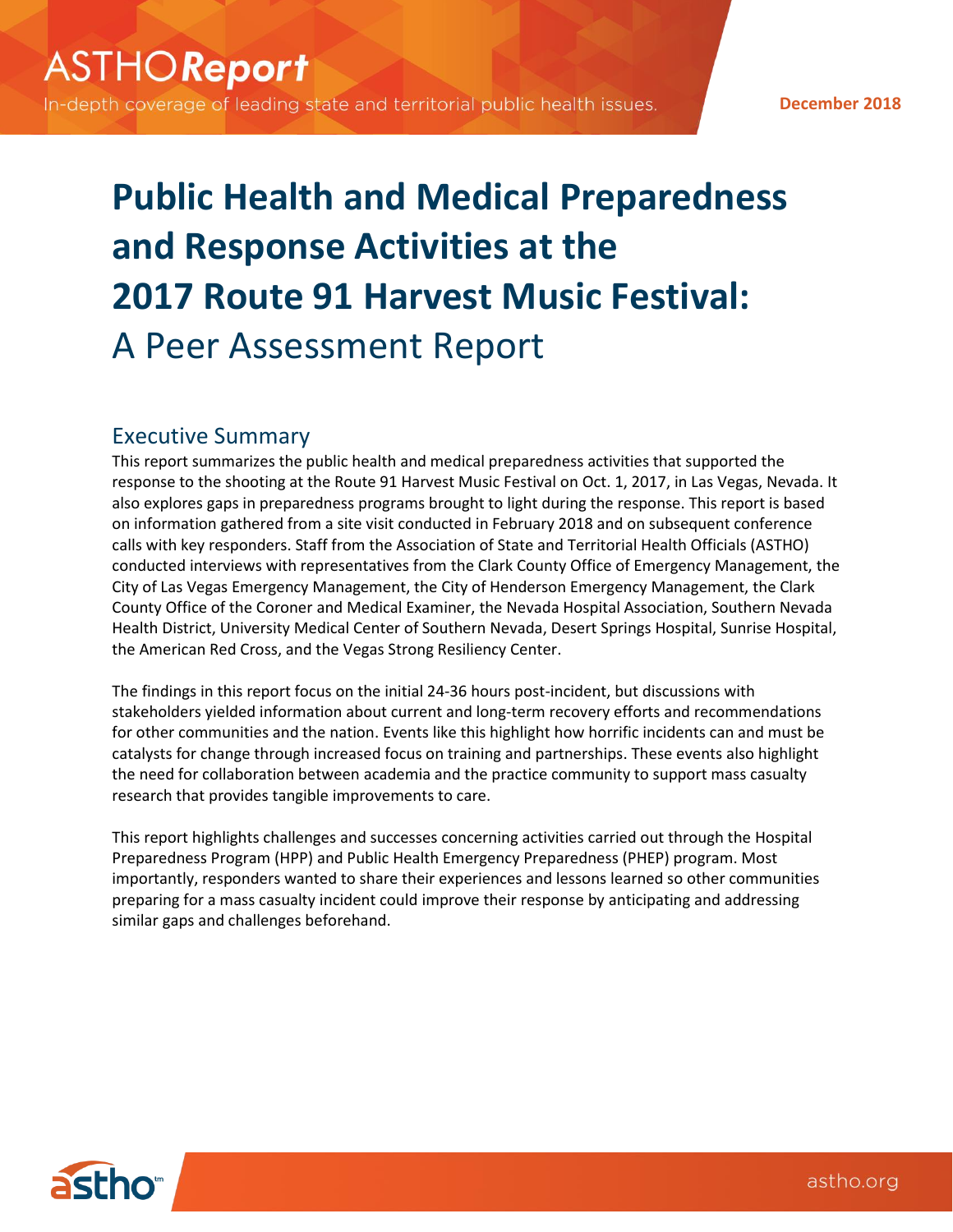# Acknowledgements

This project and report was supported by the Office of the Assistant Secretary for Preparedness and Response (ASPR) through ASTHO cooperative agreement #EPHIT16003. Its contents are solely the responsibility of the authors, and do not necessarily represent the official views of ASPR or HHS.

ASTHO is the national nonprofit organization representing public health agencies in the United States, the U.S. territories and freely associated states, and Washington, D.C. ASTHO's vision is state and territorial health agencies advancing health equity and optimal health for all. Its mission is to support, equip, and advocate for state and territorial health officials in their work of advancing the public's health and well-being.

ASTHO would like to thank all Las Vegas peer assessment participants for their time, effort, and willingness to share their experiences and professional expertise, which greatly informed the contents of this report. We also want to thank several individuals for their willingness to serve as peer assessors for this project, including Christopher Emory, chief of the bureau of health emergency management, New Mexico Department of Health; Kelly Nadeau, director of the healthcare community preparedness program at the Georgia Department of Public Health, and Michelle Seitz, manager of the healthcare emergency preparedness program at the Wisconsin Department of Health Services. Additionally, ASTHO would like to recognize the Southern Nevada Health District, specifically Jeff Quinn, manager of the office of public health preparedness, and Misty Robinson, senior public health preparedness planner, for their outstanding support and assistance in planning and conducting this peer assessment.

We also acknowledge representatives from the following organizations for their time and dedication to sharing their experiences from the shooting response: Clark County Office of the Coroner and Medical Examiner, Southern Nevada Health District, State of Nevada, First Med, Bridge Behavioral Health, American Red Cross, Clark County Emergency Management, City of Las Vegas Emergency Management, City of Henderson Emergency Management, City of North Las Vegas Emergency Management, Clark County Fire Department, Clark County Social Services, AMR, Medic West, Community Ambulance, Desert Springs Hospital, University Medical Center, and the Nevada Hospital Association.

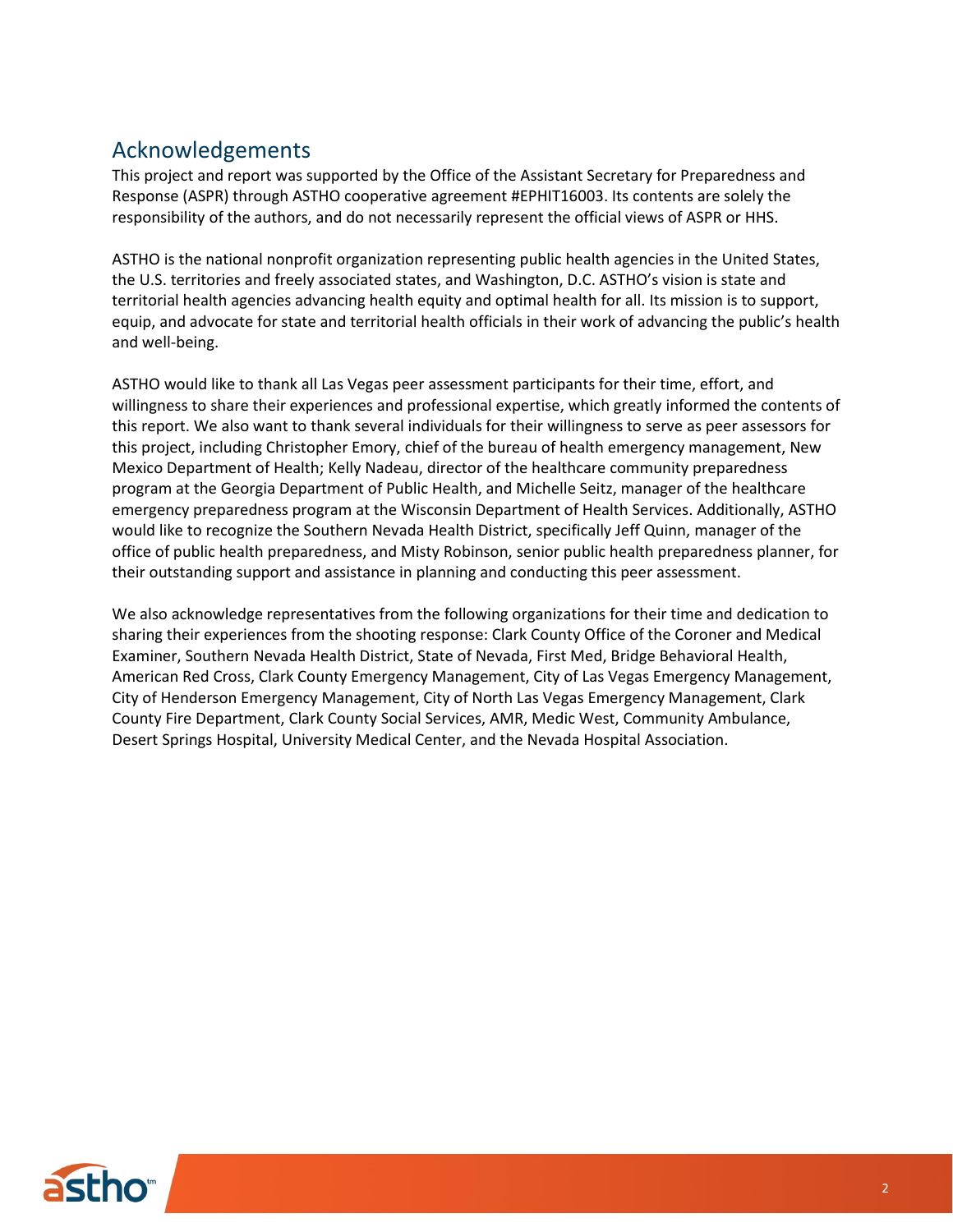# Background

## **Community Context**

Clark County, Nevada, the nation's 14<sup>th</sup> largest county, hosts more than 46 million visitors a year and provides services to more than 2 million regional residents. <sup>1</sup> Contrary to popular belief, the famous Las Vegas Strip is technically located within Clark County, and not the City of Las Vegas. The City of Las Vegas begins north of the strip and expands into the downtown area. Close proximity and the sharing of resources and services between county and city partners have resulted in the development of strong relationships and collaborative efforts.

#### **Incident Management Framework**

Large scale emergencies within the Clark County and Las Vegas urban area are managed by the Clark County Office of Emergency Management's multiagency coordination center (MACC). As a member of the MACC, the medical surge area command (MSAC)<sup>i</sup>, a regional coordination entity comprised of healthcare facilities and regional response agencies, provides situational awareness among the healthcare system to the Emergency Support Function (ESF-8) representative in the MACC, primarily to identify resource needs and distribute those resources within the region.

#### **Incident Management Structure**



Figure 1. Illustration of the MSAC within the MACC structure

## **The Incident**

On the night of Oct. 1, 2017, a lone gunman located on the 32<sup>nd</sup> floor of the Mandalay Bay Hotel and Casino opened fire on over 22,000 people attending the Route 91 Harvest Music Festival in Las Vegas, killing 58 people and injuring over 850 visitors and residents. The festival was located on the 17.5-acre open-air Las Vegas Village lot northeast of the Mandalay Bay and was considered a routine, average sized event for the area. Prior to the response, there were 50 Las Vegas Metropolitan Police Department (LVMPD) officers, one Clark County fire prevention inspector, 16 EMS personnel and three ambulances providing medical care on site. At approximately 10:05 p.m., the gunman fired into the Las Vegas Village for approximately 10 minutes. As concert attendees and others near the event attempted to evacuate, hundreds of injured individuals were transported to area hospitals by ambulance, fire, and police with

<sup>i</sup>Members of the Medical Surge Area Command include University Medical Center, area healthcare facilities, Southern Nevada Health District, Nevada Hospital Association, and the Veterans Administration.



 $\overline{a}$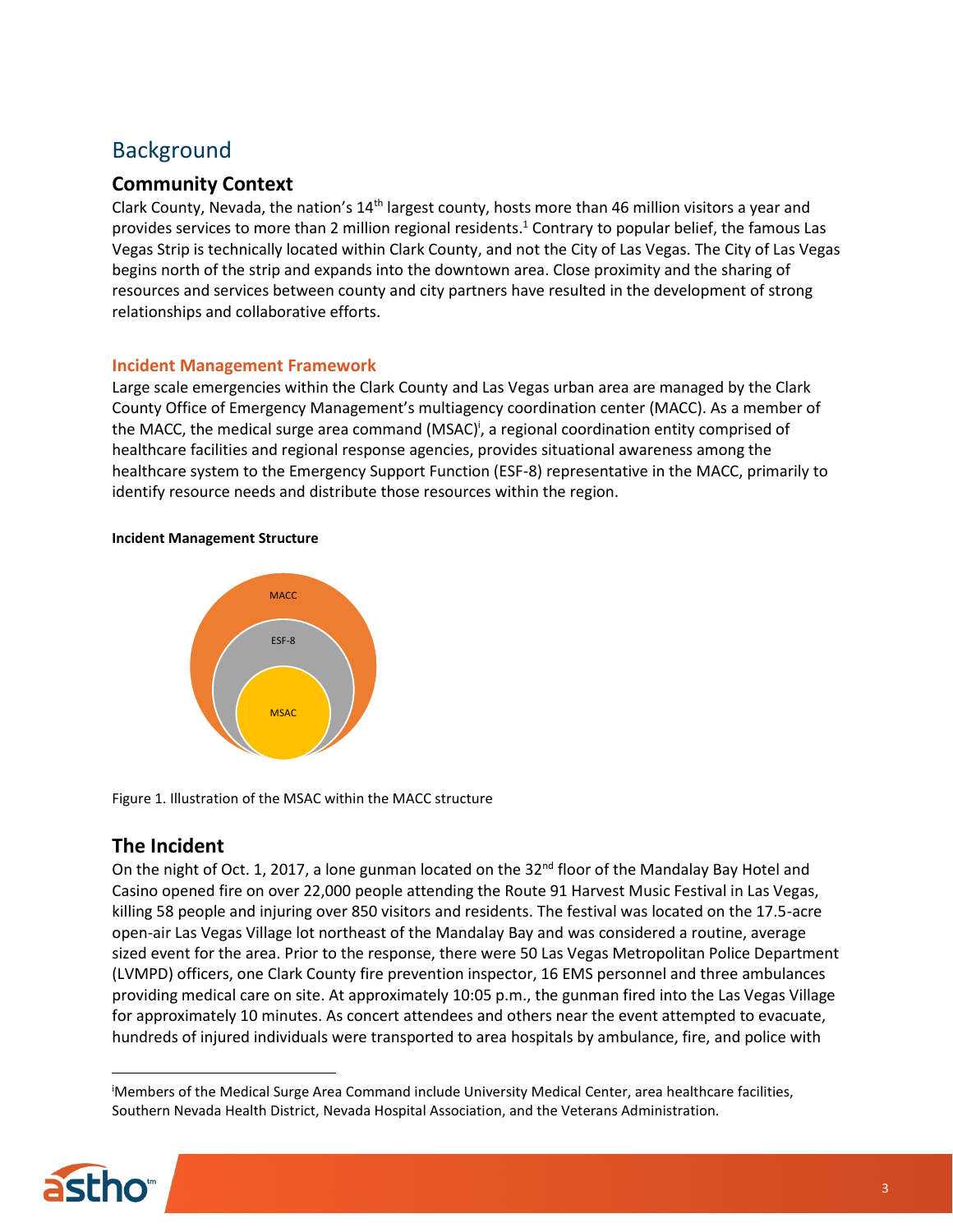the majority by private vehicle. The closest hospitals to the site were Desert Springs Hospital (4.4 miles), Sunrise Hospital (4.8 miles), and University Medical Center (6 miles).

#### **Initial Notification**

Initial notifications of a mass casualty incident (MCI) varied among the numerous response organizations. As the event happened on a Sunday evening, most response leaders were at home getting ready for bed and were alerted by phone calls, social media, and direct messages from colleagues. As the event started to unfold, the Clark County Fire Department sent out a notification, and the MACC was activated by the Clark County office of emergency management. In response, law enforcement closed many areas roads to set a perimeter and responding organizations activated their internal emergency operations centers (EOC).



#### **The Response**

The response to this event differed from past mass casualty planning and procedures as the incident was continually evolving and life safety was the primary focus. First responders set up a triage station at Tropicana and Las Vegas Boulevard. However, as a result of thousands fleeing the venue, hundreds of victims were transported using ride sharing services, personal cars, and phone navigation maps to find the closest hospitals.

#### **Medical Surge Area Command and Multiagency Coordination Center Operations**

Upon notification, the MSAC initiated calls to its members. As part of the MSAC plan, designated representatives from area hospitals and other participating organizations were to report to the MACC to begin coordination of health and medical services, logistical, and other ESF-8 support activities. However, due to the severity of the event, many of the trained representatives delegated to serve in the MSAC did not report to the EOC and stayed at their facilities. Alternate, non-trained employees reported to the MSAC instead. Unfortunately, this deviation from the plan caused delays in collecting facility status information. The alternate MSAC staff tasked with making direct calls to each facility, were met with initial responses of refusal to provide information until the caller provided further reassurance and explanation of their role and association with the MSAC.

Even with the initial difficulties in understanding the role of the MSAC and collecting information from area hospitals, MSAC staff pressed on and focused their efforts on patient tracking.

Successes:

- All area EOCs have a standardized set of priorities, including: (1) life safety, (2) incident stabilization, and (3) property protection and preservation. In this instance, all EOCs shared consistent messaging to the public to show coordination.
- All area EOCs have the same setup and operations to ensure all area staff can easily adapt if they are required to travel between EOCs.
- Initially, 20-30 ambulances were staged at the MACC and ready to be dispatched.
- Medical Reserve Corp (MRC) volunteers provided close to 100 hours of MACC call center support.

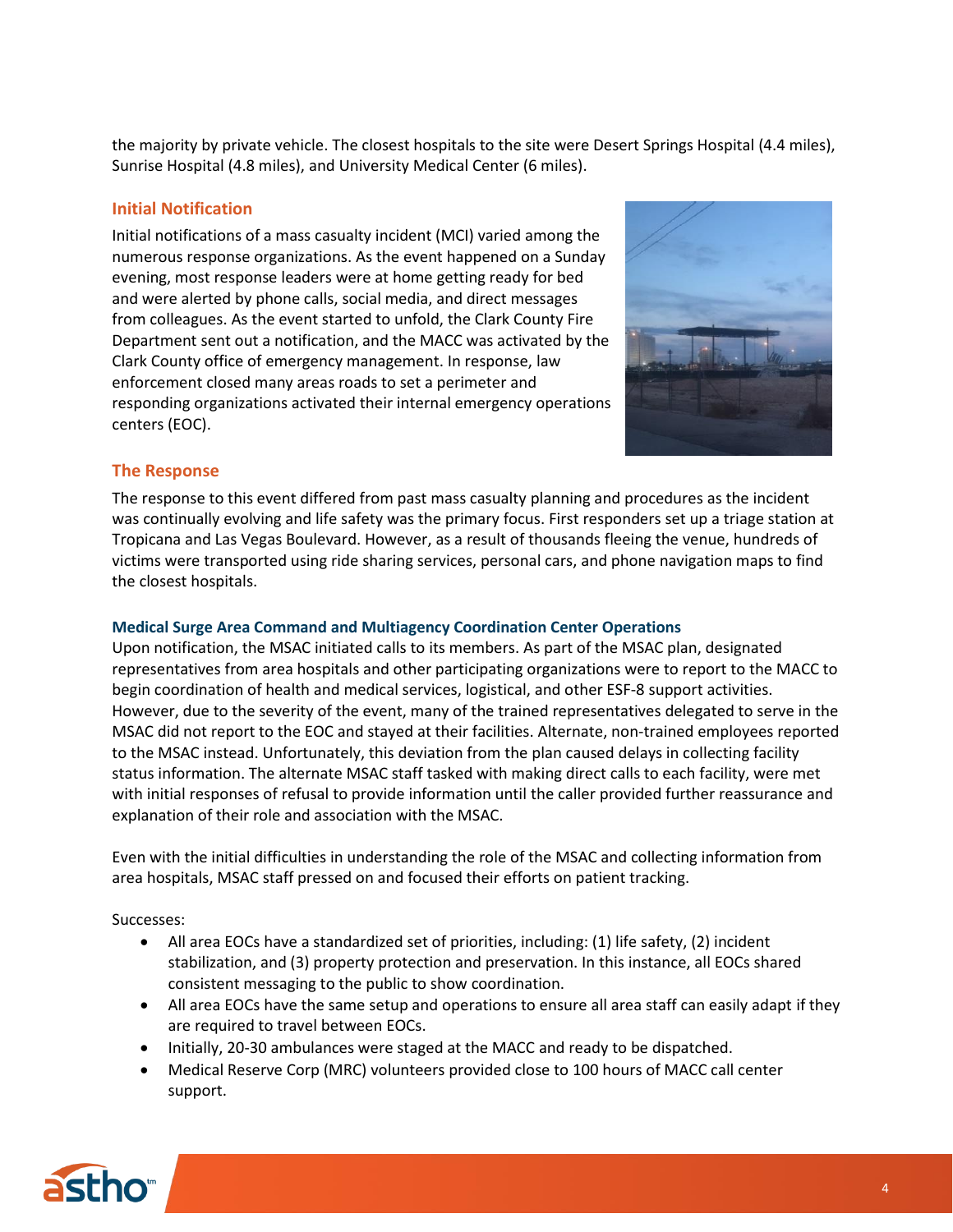Challenges:

- Due to the magnitude of the event, staff from the medical examiner's office could not report to the MACC.
- LVMPD established unified command and its department's operations center at LVMPD headquarters but, due to limited staff, they did not have a dedicated representative assigned to the Clark County MACC for this event, which caused delays in providing critical support from the MACC to LVMPD operations.
- Law enforcement used a secure text messaging system that allows messages to be sent between pre-authorized users. However, access was not granted to other responding organizations and users as it lacked an "emergency mode" to allow additional approved participants.
- There is still a lack of understanding from other disciplines concerning the role of public health in unified command.

"We are here to serve. We must never forget that."

*- Carolyn Levering, City of Las Vegas Emergency Management*

- As part of the plan, the MSAC is to be staffed by an appropriate emergency management or preparedness representative from each hospital. However, due to the magnitude of the event, many hospitals did not send the designated MSAC representative; rather, some sent an administrative representative instead.
- When MSAC staff called hospitals directly to collect patient information and bed availability, there was difficulty in reaching staff who were aware of the role of the MSAC, and thus hesitant to share information due to concerns of HIPAA violations. This caused delays in situational awareness.
- There is a need for common health emergency terminology for use within the hospital command center when responding in collaboration with other hospitals and first responders (i.e., "internal disaster" means different things to different hospitals and responders).

#### **Area Hospitals**

Area hospitals were able to quickly prepare for the surge in patients and were successful in decompressing themselves. For example, one hospital discharged over 160 patients within an hour and all began to reassign various spaces within their facilities to effectively triage the influx of patients. In addition to gunshot injuries, many patients were "walking wounded" with injuries resulting from falls, running, trampling, and similar causes. For days following the event, area hospitals, urgent care centers, and outlying hospitals continued to receive patients who delayed seeking medical treatment to allow other victims they perceived having more critical injuries receive immediate treatment.

#### Response Successes

- Hospital staff understood that plans provided an educational foundation for response, but flexibility and adaptability were necessary.
- Law enforcement perimeters were quickly established around hospitals and required incoming staff to have appropriate identification to enter.
- Hospital response leaders reassigned spaces within facilities to meet demand for triage and treatment allowing for a more efficient observation and management of patients.
- Triage occurred outside of hospitals (i.e., parking lots). In some instances, using paramedics to assist with intubations and Intraosseous infusion (IO) lines.
- Victims with similar wounds and injuries were grouped together.

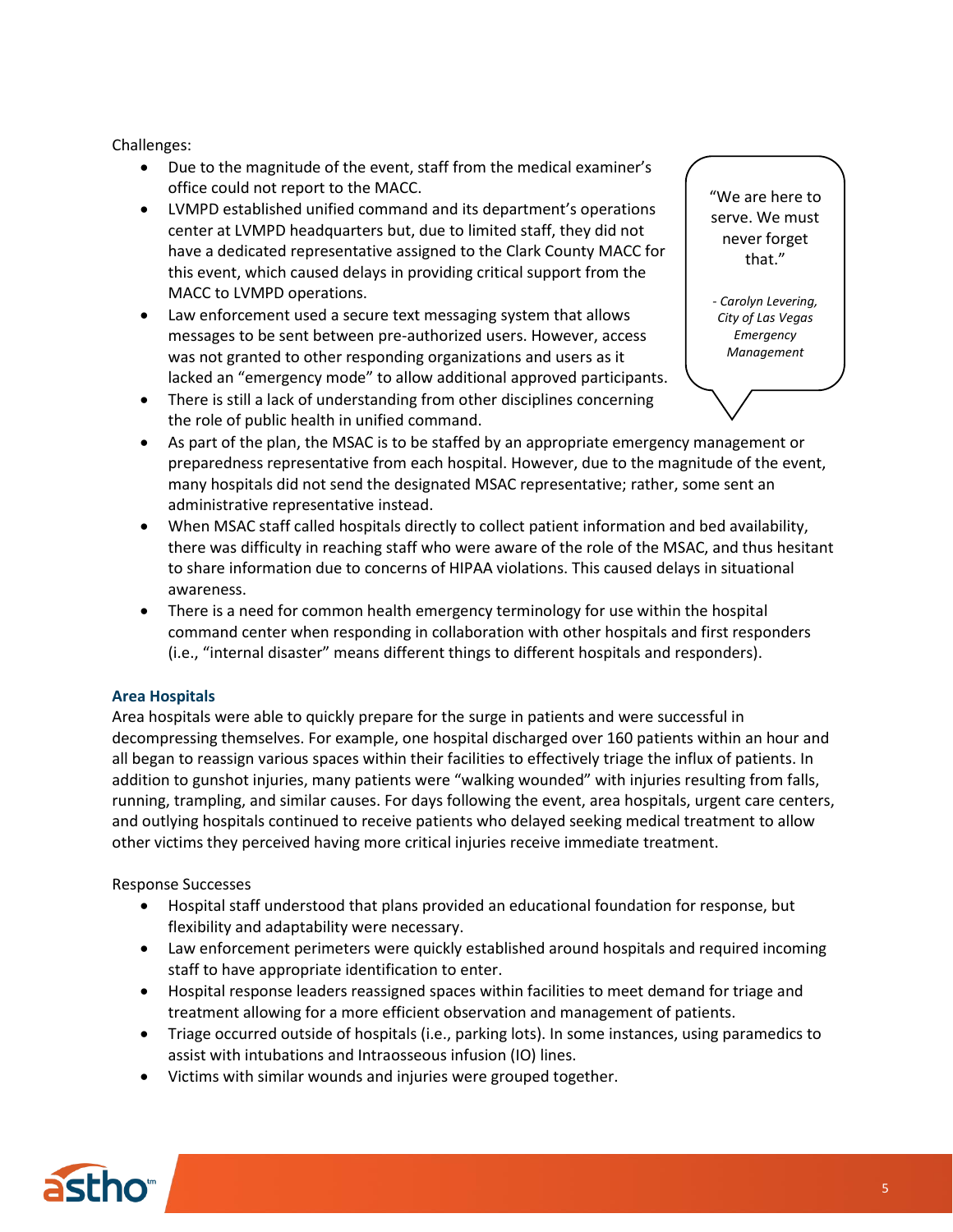- Hospitals and other organizations assigned staff to manage donations sent to the hospital from the community.
- Hospital staffing was managed to ensure relief for immediate providers and sustainment, if necessary.
- Other departments, such as pharmacy and environmental services, provided necessary assistance and flexibility.

Response Challenges:

- Due to technology and social media, the press has unique access to survivors during an event. At times, patients were conducting video interviews through their cellphones while in emergency and triage departments.
- Previously planned and exercised surge plans did not account for large influxes of patients due to personal and non-first responder vehicles.
- Due to the majority of victims using personal vehicles or ride sharing services, they presented to the nearest facility based on cell phone GPS systems, rather than the facility most appropriate for their injury.
- Many victims arrived without identification. As a result, the hospital's electronic health record systems ran out of alias names to use for unidentified disaster patients. Due to the fast-paced influx of patients, initial charting was minimal or non-existent.
- If electronic health records were used, the required amount of time to input information was cumbersome (i.e., too many clicks).
- Some hospitals lacked an automated call-down system and individuals calls to staff were necessary.
- Early conflicting reports of potential multiple shooters placed hospitals on lockdown status, causing difficulty for incoming personnel to gain immediate access to enter without proper identification or verification.
- Some non-emergency department staff were unfamiliar with triage tagging.

#### **Clark County Office of the Coroner and Medical Examiner**

Upon notification of the incident, the medical examiner quickly responded by setting up a conference call with staff and applicable partners to set up a plan and expectations and a team was dispatched to the scene. Upon arrival at the scene, the decision was made by the coroner to initiate a missing person call center using the local 211 system. A refrigerated trailer was used to transport a number of deceased victims from the scene and the remaining victims were transported by one local mortuary company.

#### Success:

- Two local mortuary companies in the area are used on 24-hour rotations. One company was selected to serve as the lead for this incident, while the other company continued to respond to other normal calls and needs as necessary. This protocol was helpful to reduce communication channels and responsibilities to one partner versus multiple partners.
- The Clark County morgue was large enough to hold all victims.
- Due to existing trust and partnerships, the needs of this office were expressed and represented by other MSAC members during the response due to the coroner's inability to be in the EOC.

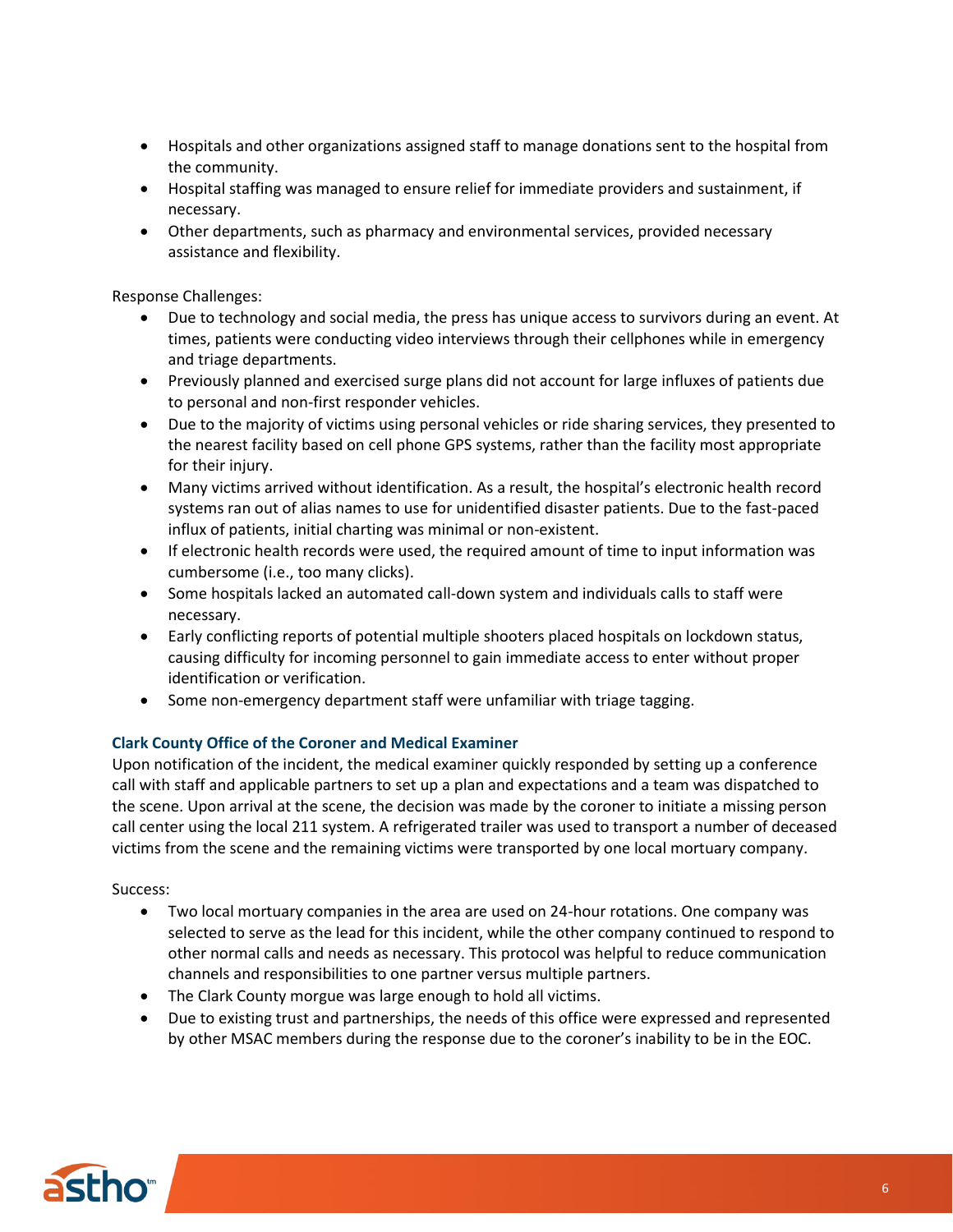Challenges:

- Low staffing numbers required the request and deployment of other medical examiner staff for assistance.
- Some responding agencies do not fully understand the medical examiner's role in response efforts, including how and when to contact the Office of Coroner and Medical Examiner during an incident.

#### **Victim Information Center**

As victims and families looked for a place of refuge, assistance, and information, a victim information center was established at LVMPD headquarters. The center was under unified command between the Clark County Office of the Coroner and Clark County Office of Emergency Management. Within three hours of the event, a call-in number was shared with the public and over 4,200 missing person reports were collected through the Unified Victim Identification System (UVIS). As families arrived, interviews were conducted by staff to collect pertinent medical and other information.

Successes:

- Interviews with families were conducted with representatives from the police, coroner's office, and a scribe to reduce the burden of multiple interviews on families.
- All local police departments and the American Red Cross agreed to stop collecting missing person reports and direct all reports to the Clark County Office of the Coroner to allow the coroner's office to collect pertinent information for body identification.
- A representative from the Clark County Vital Records Office was co-located with the coroner during victim identification and processing. This decreased wait times to release victims to families due to burial permits being required before death certificates could be released.

Challenges:

- The call center quickly became overwhelmed with the large volume of calls and bandwidth had to be increased multiple times.
- At one point, an additional call-in number was provided to the public causing confusion and information collection challenges. The authorizing entity was unknown, but once discovered, the promotion of the additional number was halted, and the line closed.

#### **Family Assistance Center**

Within 15-16 hours post-event, the victim information center was renamed the Family Assistance Center (FAC) and moved to the Las Vegas Convention Center. Even though there was no formal memorandum of understanding (MOU) in place to use the convention center in instances such as this, due to the close relationships and understanding of the event, the convention center was quickly opened. Within 12 hours, the FAC was set up with appropriate space, including separate entrances for volunteers, responders, and victims. The center continued to be under the already-established unified command structure, with the Clark County Fire Department and the Office of the Coroner serving as co-incident commanders. The command structure was expanded to include a public information officer (who oversaw the joint information center), a safety officer, and liaison officer. The FAC was open from Oct. 2- 21 and served over 4,300 individuals.

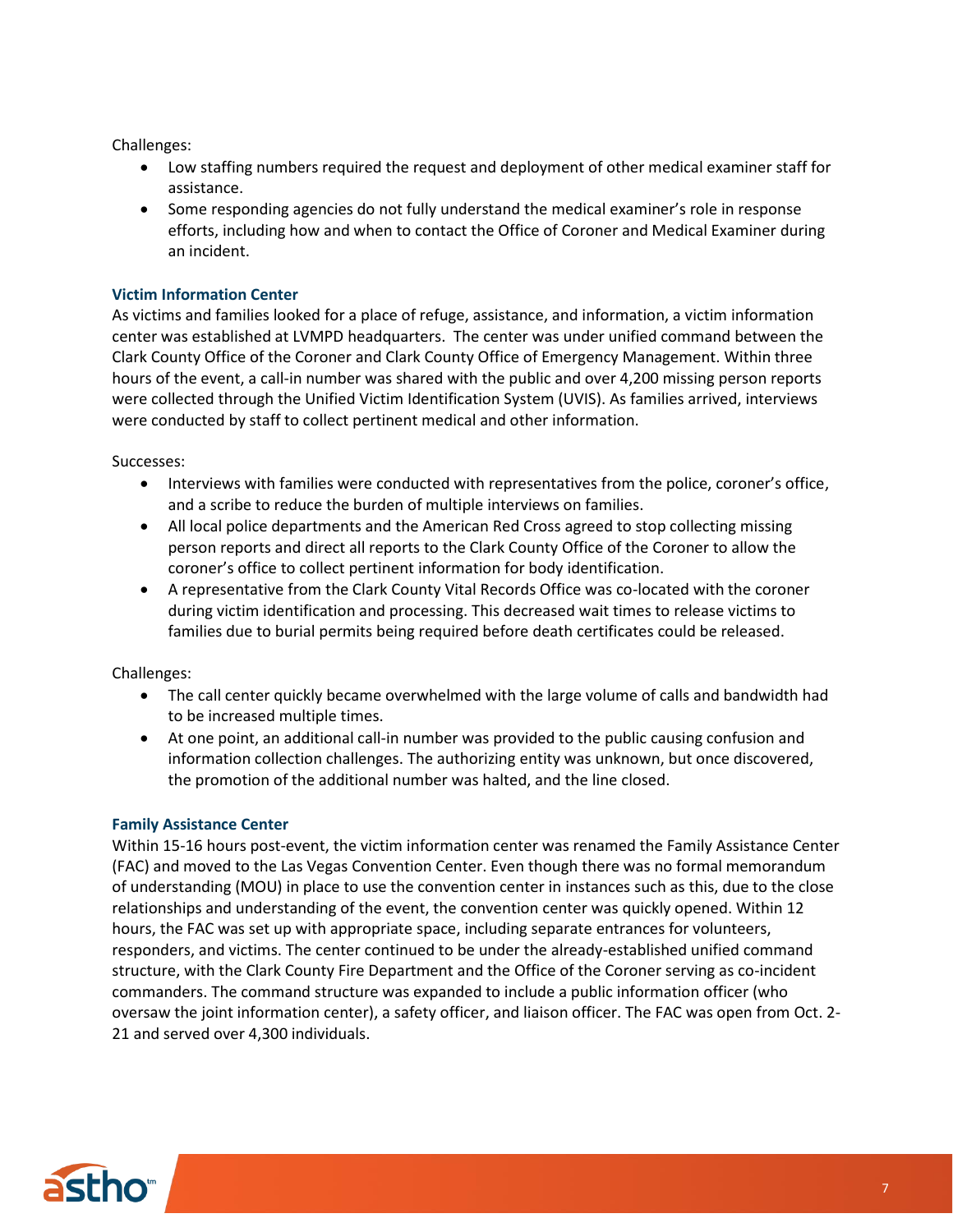Successes:

- The initial layout and footprint of the FAC was adequate to meet requirements and needed no corrections or major alterations.
- Staff with experience managing other in-state family assistance centers provided additional assistance to the Las Vegas operation.
- Use of traditional public health services (e.g., environmental health services monitored food donations) exhibited the role of public health.
- Community businesses and members came to the aid of the FAC. Businesses supplied phone chargers, blankets, pillows, resources, and food. For the first 10 days, much of the food was made and donated by Las Vegas resort chefs.
- The FBI's Victim Assistance program provided valuable technical assistance in the processing of victims' personal items left on scene and in hospitals, as well as provided staff to assist in planning efforts.
- Medical Reserve Corp (MRC) volunteers deployed to support FAC operations provided 57 hours of event support.

Challenges:

- Vetting of mental and behavioral health providers continues to be a challenge due to volume of individuals wanting to assist, even months after the event.
- There was a broad definition of victims, which included food truck vendors and their staff, ridesharing drivers, taxi drivers, homeless individuals, resort staff, and other guests who were not accounted for in earlier planning assumptions.

#### **American Red Cross**

Upon notification, a representative was embedded within the MACC. In its initial actions, the Red Cross prioritized placing volunteers at the Las Vegas metro police headquarters and notifying the national Red Cross headquarters to request additional volunteers. As the FAC was expanded, Red Cross volunteers served as "navigators" to assist victims and families as they entered. As navigators, volunteers guided each family through each section of the FAC to help them understand each office that was there to provide support and additional information. In total, the American Red Cross responded to the event by providing over 300 volunteers.

Successes:

- Mental health workers affiliated with the Red Cross evaluated and assisted over 300 victims at the FAC. Continued services were provided as needed.
- The Red Cross opened over 1,000 cases in Las Vegas to assist victims and families and over 100 more in other areas of the nation and the world.
- Red Cross integrated condolence care teams that went into homes and hospitals to offer assistance.
- A portion of the Red Cross members who responded had prior experience responding to this type of incident; they knew what to expect and how they could best assist.
- Volunteer Organizations Active in Disaster (VOAD) served as critical staff to organize all donations.

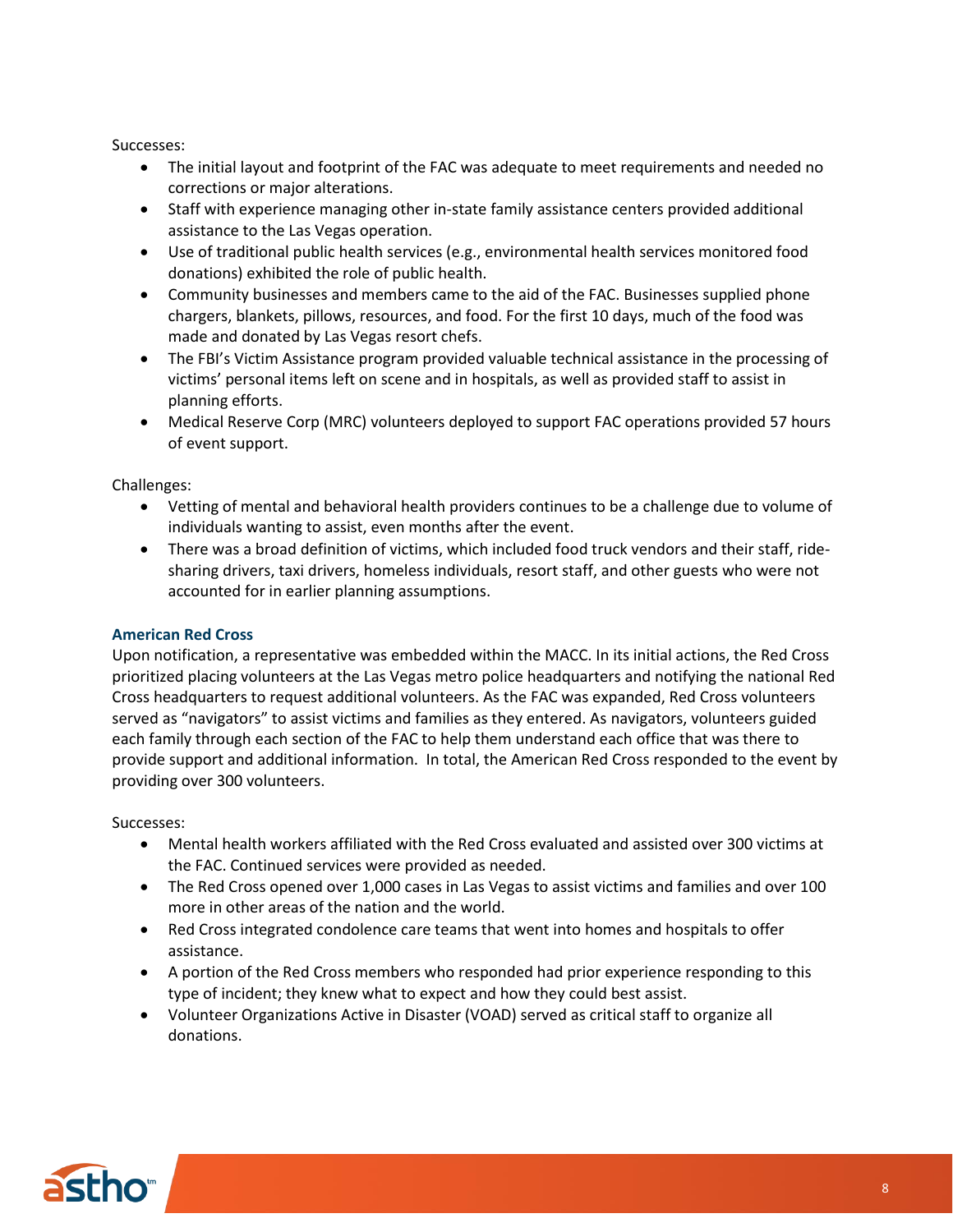Challenges:

- The Red Cross uses a website called Safe and Well. This system provides a central location for people in a disaster area to register their status to share with family and friends. The system is operated from the national offices in Washington, D.C., and due to the time difference and the event happening during the middle of the night, there was a delay in determining if the system should be used. Ultimately, it was determined that the Safe and Well service was not needed once the call center was up and running.
- Due to the overwhelmingly large number of people in need of assistance, there was potential to inadvertently overlook the mental health needs of victims and responders who may not have shown immediate reaction to the event.

#### **Nevada Hospital Association (NHA)**

While not perceived as a direct response provider, the Nevada Hospital Association (NHA) leaned in to anticipate the needs of its members, partners, and the community by functioning as a multiagency coordinating group. In the immediate hours following the event, NHA drafted the first iteration of the subsequently signed governor's executive order to waive certain licensing requirements of medical providers and declare a state of emergency. Additionally, NHA administered the organization's master mutual aid agreement affording hospitals the ability to share equipment, supplies and personnel between all licensed hospitals in the region. NHA also tracked patient counts and severity, as well as performed "rumor control" functions.

NHA's current recovery work is focused on helping "Go Fund Me" administrators determine which victims are eligible for funding assistance, continued advocacy for its members, and addressing gaps and challenges that were identified during the response. Currently, NHA has created two statewide workgroups: one to address issues related to electronic health records and another to discuss information sharing issues related to HIPAA concerns. These workgroups will develop recommendations for statewide policies and procedures to reduce barriers that hindered response, police investigations, and family reunification.

Successes:

- NHA immediately drafted an executive order for gubernatorial signature to waive licensure requirements for any practitioner (as long as they were already employed by a hospital within the United States) to provide care at any Las Vegas area hospital.
- Widespread use of the NHA Master Mutual Aid Agreement allowed hospitals to share resources between non-affected facilities (including long-term acute care facilities) and hospitals that were saturated with critical patients.

Challenges:

- Lack of a federal emergency declaration may result in hospitals not being reimbursed for uncompensated response costs. This follows similar trends and information heard from other MCI events (i.e., Pulse nightclub shooting in Orlando).
- Electronic health records (EHR) did not provide an option to generate trauma aliases, required multiple screens of patient charting and did not have an ability to provide abbreviated patient registration or charting, which resulted in many patients being treated and admitted before an EHR could be created.

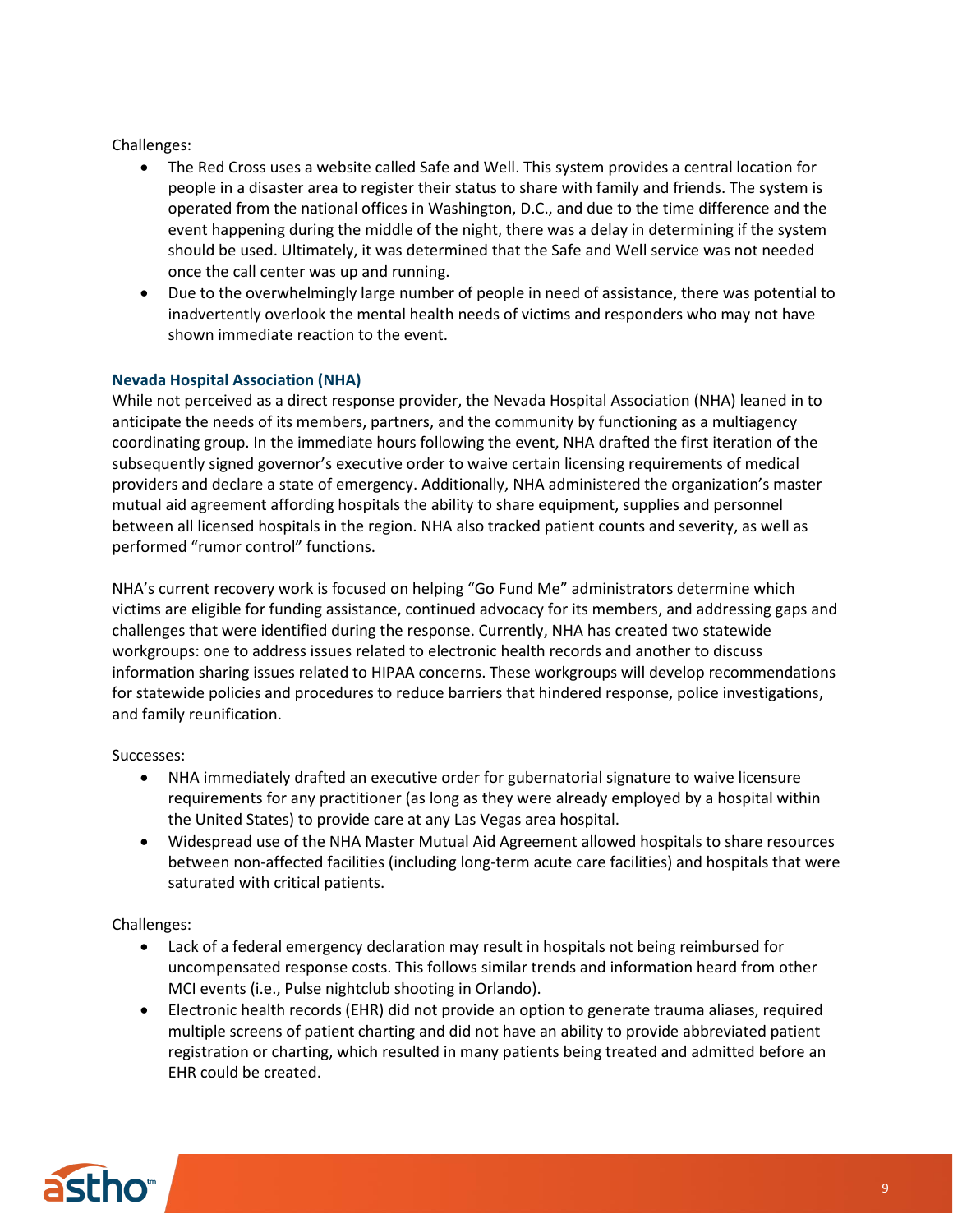• HIPAA compliance perceptions and requirements created a tenuous situation for hospitals who needed to assist with reunification but were unable to provide a list of patient names to other agencies, coalitions, or others.

## **Recovery**

#### **Victim Recovery and Support**

Long-term recovery needs and services for the Las Vegas community and victims are now the focus. After the closing of the Family Assistance Center on Oct. 21, the Vegas Strong Resiliency Center opened on Oct. 23, 2017. The center, managed by the Clark County Social Services Department, is a welcoming environment that provides case management for family services, counseling, children and family services, victim advocacy, legal aid, and other support. The center is staffed by representatives from multiple disciplines of local and state agencies.

Successes:

- The center was provided generous support from staff from resiliency centers in Boston and Orlando who provided suggestions on design and functionality.
- The center was quickly opened due to many volunteers who quickly painted and renovated the former pediatric office to be a warm, inviting space.
- The center provides a centralized resource and referral hub for all victims, in Las Vegas and across the country.
- The center provided assistance with Federal Victim Compensation.
- A companion Resiliency Center is located in California to provide additional support for the more than 10,000 California residents who were impacted.

#### Challenges:

• As of April 2018, the Vegas Strong Resiliency Center still does not have a full list of all festival attendees. The organizer has not released the list. This has delayed their ability to reach out to victims and offer appropriate assistance services.



- Bloodborne pathogen exposure was increased due to the number individuals who assisted or transported victims. This has led to challenges in identifying, testing (including decisions on who would pay and reimburse for testing), and following up with all affected individuals. Additional challenges included delays in guidance from the local water authority on how to clean blood from vehicles and their desire to not use bleach to affect local water supply.
- Due to the substantial number of bystanders witnessing the event on the streets and within casinos where victims fled, it is difficult to ensure that all of those affected by the event have received appropriate assistance.
- Financial and grant management continues to be a complex issue. The requirements for financial award disbursement and record keeping is difficult.

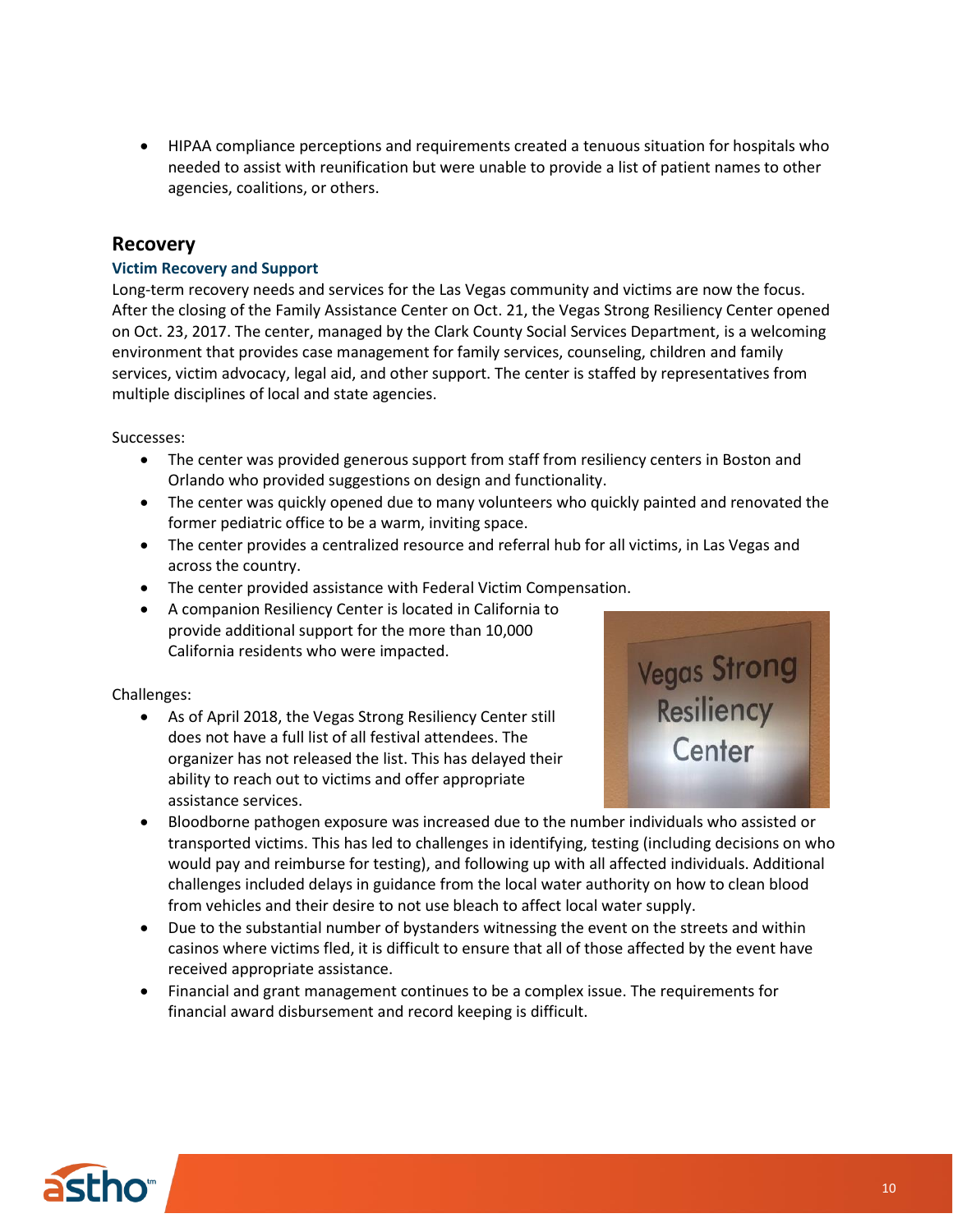#### **Responder Recovery and Support**

Responder support is also a focus of current and long-term community recovery. While initial mental and behavioral first-aid was provided at the family assistance center, leaders understood the need for additional, long-term opportunities. Led by the state's division of public and behavioral health, a responder recovery workgroup was established. Comprised of representatives from area fire, law enforcement, EMS, and other state agencies, the workgroup is charged with developing appropriate behavioral health services for the responder community. The group continues to find ways to increase engagement with responders, many of whom may be



hesitant to go to the Resiliency Center due to feelings of not needing support or wanting to take away services of impacted families. To combat this issue, occupation-specific and multidisciplinary responder support groups and other health and wellness opportunities are available. Services are paid through a Department of Justice grant<sup>ii</sup> and can be accessed anonymously if desired. In addition, a website is currently under development to provide online access to services for those who may not yet feel comfortable in accessing direct support. To promote its use, the site will offer a continuing education component to incentivize behavioral health education that will be provided. Soon, a long-term "home" will host the support groups and other interventions. It will serve as a place of refuge for responders seeking long-term mental and behavioral health support, as needed.

Successes:

- The use of a peer-to-peer strategy was found to increase responders' use of services.
- Organizational leaders encourage and support all responders in their use of recovery and support resources.
- In the aftermath of the incident, the community provided extra support by recognizing responders and rallying behind them at various special events which has continued as of the writing of this report.

#### Challenges:

- The Clark County Social Services Department continues to report difficulty in ensuring assistance reaches all responders that truly need or desire assistance.
- There is still a stigma that exists for many responders regarding the need to seek mental health assistance. This continues to be a stumbling block as responders feel it is a sign of weakness.

<sup>&</sup>lt;sup>ii</sup>Responder behavioral support services are paid through the U.S. Department of Justice's Antiterrorism and Emergency Assistance Program. Learn more at[: https://ovc.gov/AEAP/.](https://ovc.gov/AEAP/)



 $\overline{a}$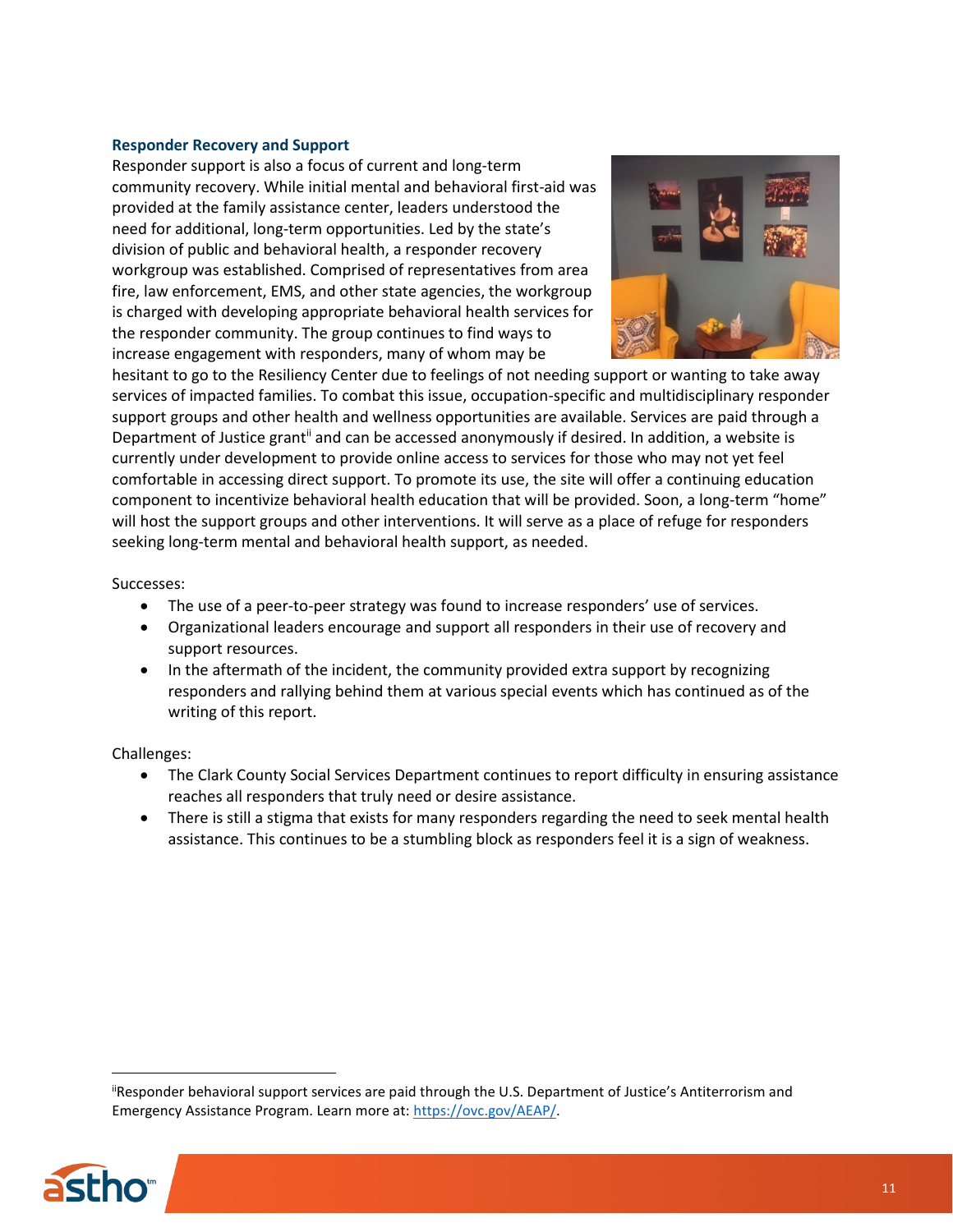# Preparedness Activities Supporting the Response

Funding and education from the following training and planned events with expected threats of mass casualty incidents and medical surge assisted in the response to the Oct. 1 event:

- The development and sustainment of plans and exercises for the MSAC, conducted by the HPP-funded personnel, provided the operational and policy foundation for staff and member organizations.
- The Southern Nevada Healthcare Preparedness Coalition (SNHPC) ensures all local full-scale exercises include hospital and healthcare system-based objectives, and opportunities to exercise resource request procedures.

"Through our HPP and coalition work, this event allowed nontrauma hospitals to see, understand and now better plan for their role in responses."

> - Jeff Quinn, Southern Nevada Health District

- Planning and activation for yearly New Year's Eve celebrations includes MSAC establishment and staffing. Planning also requires hospital system participation for casualty collection planning to pre-identify hospitals designated to receive patients from onsite medical tents.
- Large special events (i.e., NASCAR races, Electric Daisy Carnival) staffed by PHEP-funded personnel provide opportunities to exercise relevant capabilities and reinforce public and private partnerships for event management and security. These events also provide an opportunity to work with other emergency response stakeholders, including laboratory and homeland security networks to use relevant surveillance tools and programs, such as BioWatch.
- Bi-weekly all-hospital radio tests between 16 hospital emergency departments and the Clark County Fire Alarm Office provide regular opportunities to test submission and collection of available bed numbers between hospitals and the SNHPC.
- In 2009, the Clark County Office of the Coroner and Medical Examiner worked with each area hospital to review and update their mass fatality plans over the past few years. In recent years, a HPP-funded senior planner continues to work with hospitals to update these plans.
- Nevada HPP funding was used to maintain the state's EMResource notification system, which was one of multiple tools used to notify area hospitals the MSAC was operational.
- Past ASPR and DHS grant funds were used to create a family assistance center plan. A full-scale exercise to test the plan was conducted in 2009. Over 300 individuals and 43 organizations participated. In recent years, PHEP- and HPP-funded personnel worked with community partners to update their mass casualty incident plans.
- In early 2017, the MSAC initiated beta testing with EMS partners to improve patient tracking through increased submission of information in pre-hospital settings.
- Emergency management and public health agencies routinely used funding to coordinate ICS 300 and 400 courses to ensure staff education and collaboration.
- Joint information center operations were influenced by an early 2017 full-scale exercise that provided training to potential staff and partners, including hospital and healthcare system public information officers.
- Previous HPP funds used to train hospital staff on HAM radio systems and devices provided a backup communication system in the event all other forms of communication were unavailable. If necessary, trained personnel could have served as HAM communication leads within each hospital and other healthcare facility to share information with the MSAC.

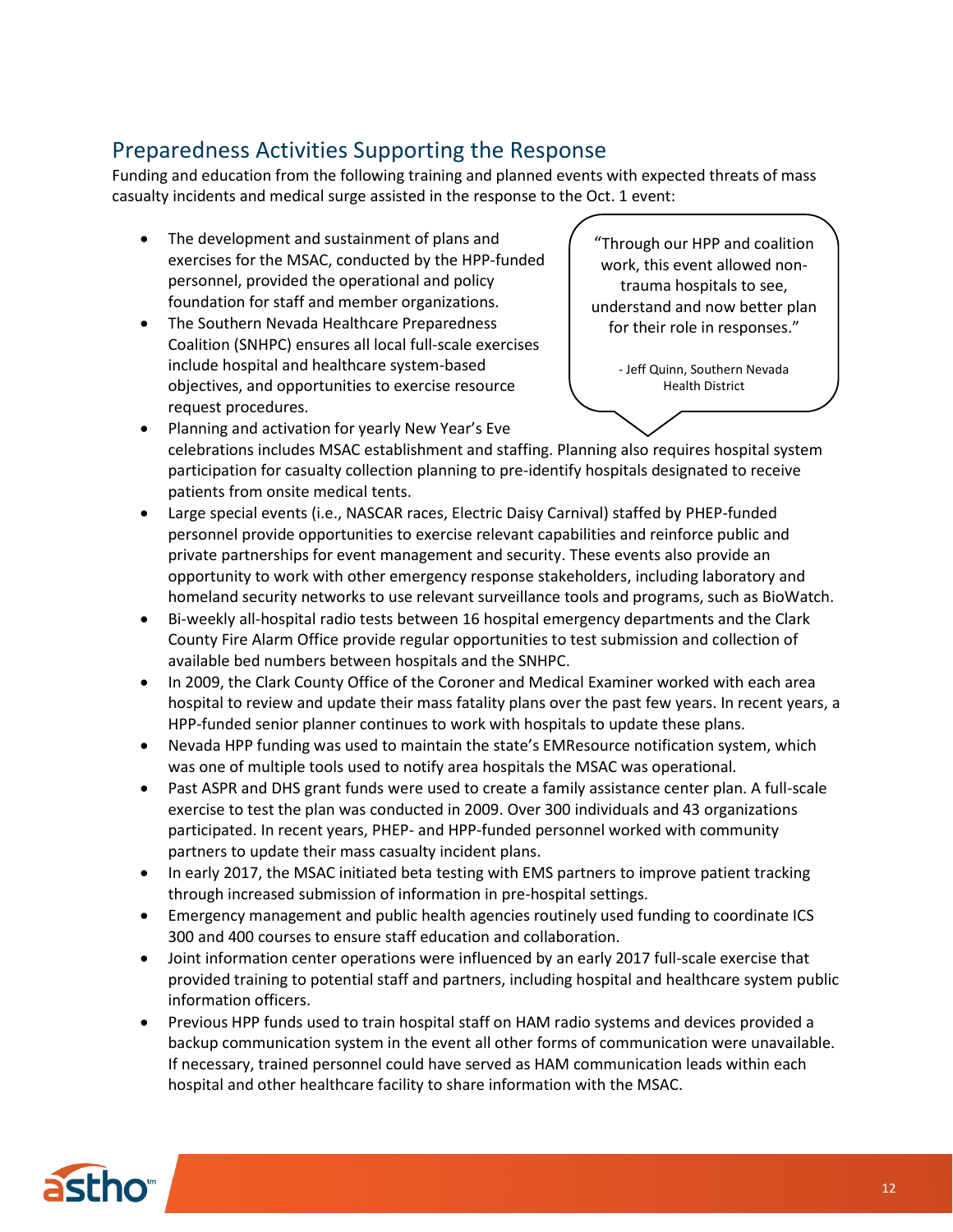- A recent PHEP-funded upgrade to the server system of the Intermedix platform ensured necessary technology requirements were met when the tool was used during the event.
- Under the direction of the HPP-funded MRC coordinator, deployed MRC volunteers used previous training and educational opportunities to assist in response. Trainings included victim identification training by the Clark County Office of the Coroner and Medical Examiner, psychological first aid, and more.

# Preparedness Lessons for Other Communities and States

Peer assessment participants identified the following lessons for other communities that might face similar incidents in the future:

- **Understand inter-facility patient movement.** Critical patients were treated at the facility where they were first received and were not transferred. Patients moved between facilities were "walking-wounded" who were stable enough to be part of group transportation efforts to nearby facilities under appropriate medical care. Consider transportation methods and personnel escort when developing this part of planning.
- **Donation management will become a major component.** Due to overwhelming responses from the public, donation management can consume a major portion of response responsibilities. Ensure donation management roles and responsibilities are identified in response plans.
- **Individual citizens are valuable immediate responders.** National educational medical care campaigns (i.e., Stop the Bleed) must continue to promote the value educated individual citizens have in providing immediate care during emergencies. Individual citizens can be a force multiplier in a large-scale incident that overwhelms first responders.
- **Prepare for a potential impact on resignations and retirements from responders.** While exact numbers may not yet be known, be prepared for events such as this to potentially impact future staffing levels at all impacted agencies.
- **As a coalition, plan to be self-sufficient and self-reliant.** Focus planning assumptions and activities on being self-sufficient. If outside assistance is delayed (especially for small, rural, or hard to access communities), continued training to rely and support coalition members and other partners will be valuable in creating trust.
- **Understand HIPAA.** As a community, all partners must be educated on the correct restrictions and permissions of sharing patient information as it relates to HIPAA requirements, specifically in an emergency. Develop a template of Essential Elements of Shareable Information that would detail information that can and should be shared among coalition and community response partners.
- **Providing vetted and qualified mental and behavioral health services will be key.** Mental and behavioral health issues will impact a large group, including victims and their families, responders, and the local community. To provide adequate and qualified services, develop a protocol or policy to verify applicants based on their expertise, previous experience and other relevant points to match the needs of the affected.
- **Hospital incident command and management teams are vital.** Hospital incident command teams are vital to successful response. Train and educate staff to serve in any needed ICS role not just one or two roles that may be similar to their current position. Flexibility and adaptability are key.
- **Ensure adequate in-hospital emergency supplies and resources.** Invest and stock appropriate amounts of emergency supplies and resources in house in order to respond quickly to a no-

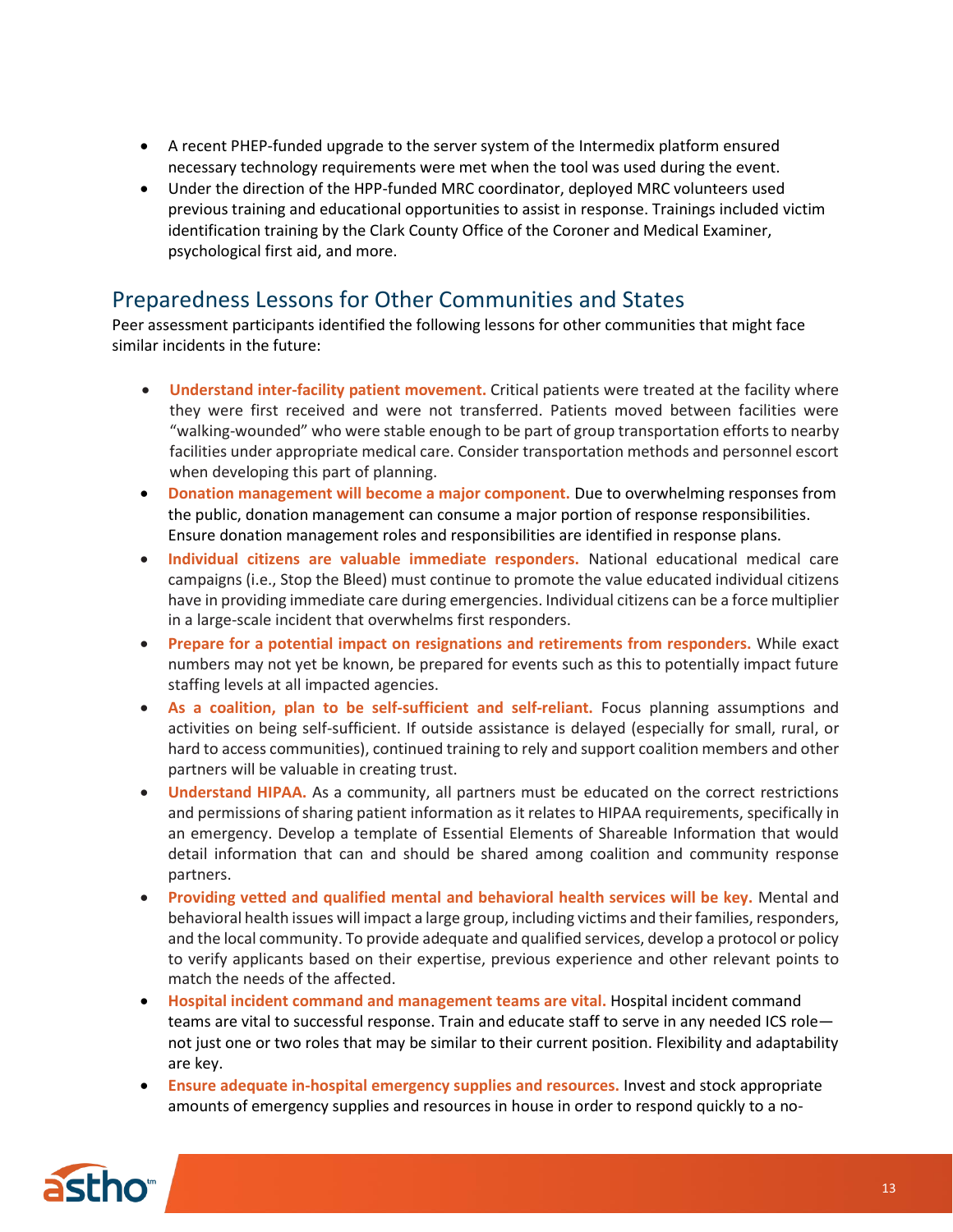notice MCI event. These resources may be needed on weekends and evenings. You can call in staff to respond, but if you do not have the supplies needed in house to treat victims, response efforts may fail.

- **Post-event legal and litigation activities will be time consuming. Develop appropriate policies and procedures.** Legal and litigation issues are very resource and time intensive. For example, hospitals may be part of the validating care process to release funds to victims or asked to serve on a committee to develop criteria for distributing funds. Develop policies and procedures on how to address these issues.
- **Use technology to learn from smaller, routine responses and events.** Using data from day-today operations and routine events can provide valuable information for planning purposes. For example, using cell phone and other mapping data to see trends in routes or hospitals accessed can assist in understanding patient traffic flows.

## Lessons Learned and Key Takeaways

- **Educate healthcare system and hospital C-suite leaders on emergency preparedness responsibilities.** Continue to educate hospital and healthcare system leaders on the need for emergency management and preparedness personnel to be placed in each facility. Many systems are reducing the number of positions and moving remaining staff into their corporate emergency management offices. This system causes challenges in relationship building for local response communities and can delay information sharing and decision making.
- **Horrific incidents can be a catalyst for change.** Events such as this can be a catalyst to review and revise plans, trainings, and increase partnerships. There are now many organizations and individuals compelled to help. Use this new interest as a catalyst to promote participation in future training and exercises to be prepared for the next event.
- **Goals of surge testing should be focused on throughput.** The current goal of coalition surge testing to determine a facility's ability to accept a 20 percent increase in patients should be reviewed. As learned from this event, the goal of surge testing should focus on a facility's throughput ability measured in the number of patients per hour that move through the ED to one of three dispositions: treated and released, admitted, or deceased. Other beneficial throughput measures may include: (a) number of surgeries performed per hour, (b) units of blood product administered, or (c) number of previously admitted patients who could be discharged to make room for critical patients (in 4-hour increments). These new suggested measures should be studied for applicability to revise surge testing national goals.
- **Federal oversight and support is needed for medical examiners and coroners.** Currently, there is no federal agency that provides federal oversight and support for medical examiners, coroners or medicolegal death investigators. It is recommended that HHS research the plausibility of providing day-to-day oversight for the profession through a HHS sponsored department or office.
- **Federal reimbursement to hospitals should be available for similar large-scale incidents.** Hospitals incurred significant immediate, unanticipated, non-healthcare related expenses for the safe management of the incident. Certain federal reimbursements are not available to assist hospitals with these expenses due to the lack of a federal declaration and classification of hospital care as a mitigation activity and not response. Additionally, federal funds are not available, in most cases, to for-profit hospitals even when a federal declaration exists. Reimbursements under these circumstances should be reviewed and modified as necessary.
- **Research applicability of using existing national service models to allow licensure reciprocity.** Currently, medical licensure reciprocity is a state-specific issue that requires each state to determine